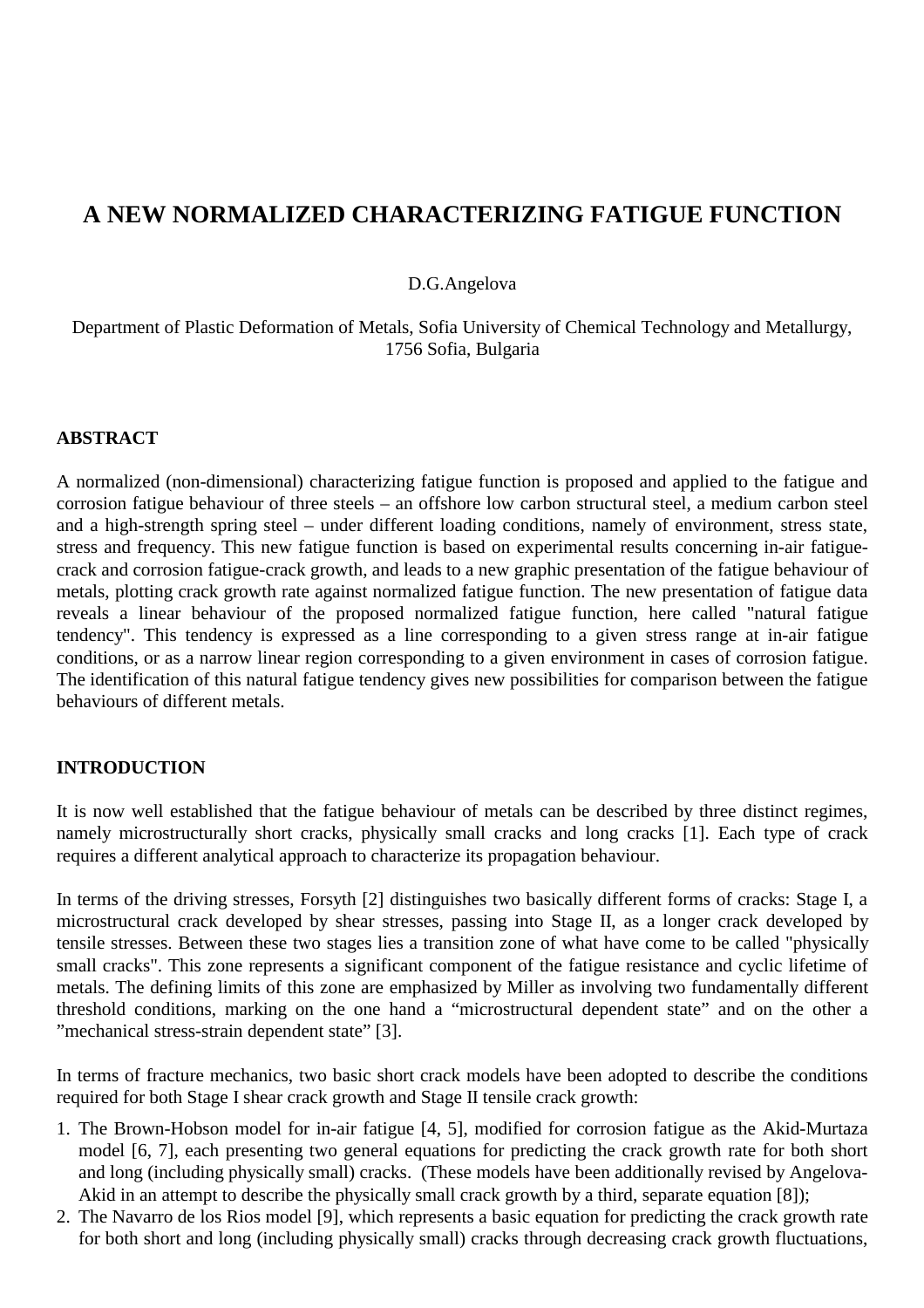continuously occurring up to complete failure as the crack grows longer and passes through microstructural barriers of decreasing effectiveness.

An alternative approach to the successive forms of the Brown-Hobson model is proposed by Angelova-Akid [10]. This approach adopts normalized parameters, and describes the metal corrosion fatigue behaviour of different stages of the fatigue process in non-dimensional terms or in unit intervals. Such a presentation includes a normalization of the ordinary corrosion fatigue parameters (as fatigue cycles N, corresponding times t, pit or crack surface lengths  $a_p$  or  $a_c$  and crack growth rate (da<sub>c</sub>/dN)). The new normalized parameters are:

- 1.  $N/N_f = t/t_f$  where N represents the instantaneous number of fatigue cycles, N<sub>f</sub>, the final number of fatigue cycles at failure, t and  $t_f$  are the corresponding times, and  $t = N(1/v)$  where *v* is the applied test frequency;
- 2.  $a_p/a_f$ ,  $a_c/a_f$ , adopting the interpretation that the pit and crack sizes  $a_p$  and  $a_c$  could be expressed as fractions of the final length of the major crack,  $a_f$ ;
- 3.  $\frac{da}{dN}$ /(da<sub>c</sub>/dN)<sub>max</sub>, representing the ratio between the pit  $\frac{da_p}{dN}$  or crack  $\frac{da_c}{dN}$  growth rate and the maximum crack growth rate  $(da<sub>c</sub>/dN)<sub>max</sub>$ , in the pitting and non-continuum crack growth region.

These parameters help to reveal the nature of fatigue behaviour in general and let us compare nondimensionally (in unit intervals) the performance of similar metals from a given class or family when exposed to a wide range of conditions. They make it possible to predict which would score highest in different ways, for example by having the longest lifetime, the greatest resistance to pitting, etc. They also enable us to compare corrosion fatigue behaviours independently of the size effects when different sized specimens are used.

The present paper suggests a further development of the alternative approach of normalized parameters, revealing a tendency of metal fatigue behaviour, called "natural fatigue tendency", expressed in normalized terms as a specific (non-dimensional) characterizing function and illustrated from three steels: a low-carbon roller-quenched tempered steel (the Angelova-Akid normalized parameters model), [10], a medium carbon steel (the Brown-Hobson model), [4, 5] and a high strength spring steel (the Akid-Murtaza model), [6, 7]. The steels are exposed to air and/or an aggressive environment under different frequencies and stress states (uniaxial push-pull and pull-pull, and torsion). The development of pits and short cracks has been carefully monitored by taking replicas from the surfaces of specimens (See Figures 1 *a*, *b*, *c*), most of them of standard hour-glass shape, some with cylindrical twin-section gauge areas as described in [10], p. 413.

# **MATERIALS AND FATIGUE TEST RESULTS**

*Low-carbon roller-quenched tempered steel, RQT501.* The material selected for this study is a low-carbon roller-quenched tempered steel, RQT501, used for offshore applications. The chemical composition and mechanical properties of this steel are shown in Table 1 and 2, respectively. All tests were carried out under tension-tension loading at a stress ratio  $R = 0.1$  using a servo-electric fatigue rig with a load capacity of 100 kN. Tests were performed in load control at stress levels of 396, 470 and 516 MPa within a 0.6M NaCl environment. A sinusoidal waveform was used at frequencies 0.5 and 1 Hz.

| $\mathbf C$ | $\vert$ Mn $\vert$ Si                                                                                                                                          |  | $\mathbf{P}$ | Cr | $\mathsf{M}_0$   Nb   V   Ti |  | $\vert$ Ni $\vert$ Cu $\vert$ Al |  | $ $ CEV |
|-------------|----------------------------------------------------------------------------------------------------------------------------------------------------------------|--|--------------|----|------------------------------|--|----------------------------------|--|---------|
|             | $\vert 0.12 \vert 1.45 \vert 0.3 \vert 0.003 \vert 0.011 \vert 0.02 \vert 0.01 \vert 0.003 \vert 0.01 \vert 0.004 \vert 0.02 \vert 0.02 \vert 0.04 \vert 0.38$ |  |              |    |                              |  |                                  |  |         |

TABLE 1 CHEMICAL COMPOSITION OF RQT501 STEEL (WT%)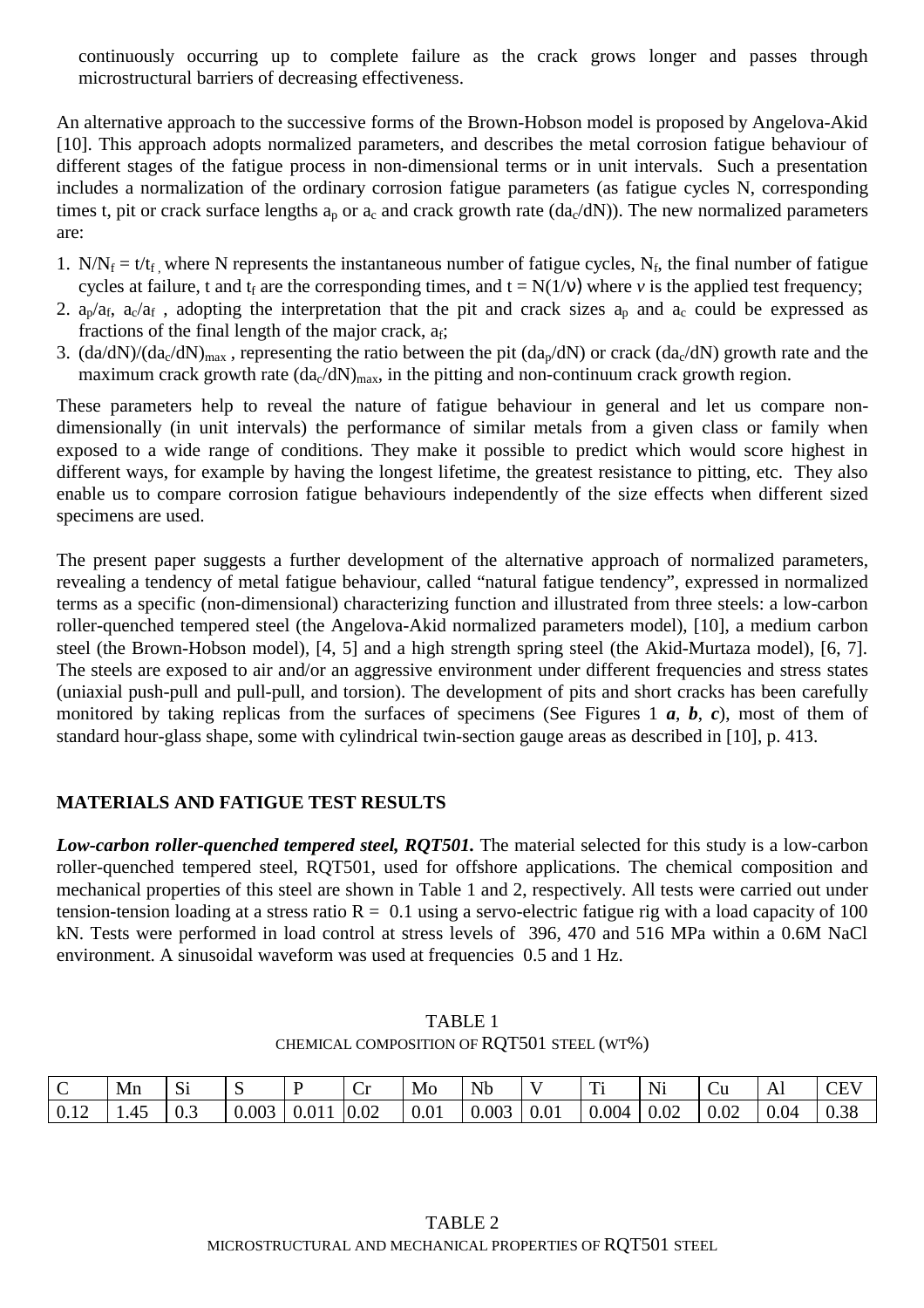| Average Grain | $0.2\%$ Proof | Reduction of | Elongation | Tensile  | <b>Fatigue limit</b> |
|---------------|---------------|--------------|------------|----------|----------------------|
| Size          | <b>Stress</b> | Area         |            | Strength |                      |
| $8.7 \mu m$   | 508 MPa       | 77 %         | 22%        | 608 MPa  | 516 MPa              |

Fatigue tests conducted in this study were based on specimens having a twin-section cylindrical gauge-area configuration. Pit and crack initiation and growth were monitored by surface replication of the specimen at regular intervals and also by direct microscopical observation of the specimen. Pit diameters and crack lengths were measured with the help of an image-analysis system.

Two specific observations from the experimental data are worthy of note:

- 1. All observed cracks originated from pits.
- 2. The number of observed cracks varies under different loading conditions as shown in Table 3 and the experimental results for all cracks are represented in Figure 1 *a*, *d* using a traditional way of showing, "crack growth rate against crack length".

# TABLE 3 NUMBER OF OBSERVED CRACKS UNDER DIFFERENT LOADING CONDITIONS

| Loading    | $0.5$ Hz | Hz      | $0.5$ Hz | Hz      | $0.5$ Hz | Hz      |
|------------|----------|---------|----------|---------|----------|---------|
| Conditions | 516 MPa  | 516 MPa | 470 MPa  | 470 MPa | 396 MPa  | 396 MPa |
| Number of  |          |         |          |         |          |         |
| Cracks     |          | 10      |          |         |          |         |

*Medium carbon steel and high-strength spring steel, existing results.* The experimental work of Hobson represents in-air, push-pull fatigue tests conducted in a medium carbon steel at stress levels of  $\Delta\sigma$  = 638.5, 815.9 and 998.4 MPa, while Akid and Murtaza employed a high-strength spring steel under fully reversed torsional loading conditions of (i)  $\Delta \tau = 915$ , 1008 and 1106 MPa in air, and (ii)  $\Delta \tau = 404$ , 601, 815 and 900 MPa in a 0.6 M NaCl solution. For the two steels pit and short crack initiation and growth have been monitored by surface replication of the standard hour-glass specimens followed by direct microscopical observation; all the sizes of the observed defects, pits and short cracks have been measured by the above mentioned image-analysis system.

Chemical composition as well as average grain size and mechanical properties of the medium carbon steel (Hobson) [3, 4] and high strength spring steel (Akid - Murtaza) [5, 6] are given in Tables 4 and 5 respectively.

# TABLE 4

CHEMICAL COMPOSITION (WT%), MICROSTRUCTURAL AND MECHANICAL PARAMETERS OF "HOBSON STEEL"

|                 | Mn  | $\tilde{\phantom{a}}$<br>ΜI |                   |       |
|-----------------|-----|-----------------------------|-------------------|-------|
| $\Omega$<br>V.4 | 1.0 | ◡.                          | $\Omega$<br>v.001 | 0.005 |

| Average Grain Size | <b>Yield Stress</b> | <b>Ultimate Tensile</b> | % Elongation |
|--------------------|---------------------|-------------------------|--------------|
|                    |                     | Strength                |              |
| 97 µm              | 392 MPa             | 683 MPa                 | 44           |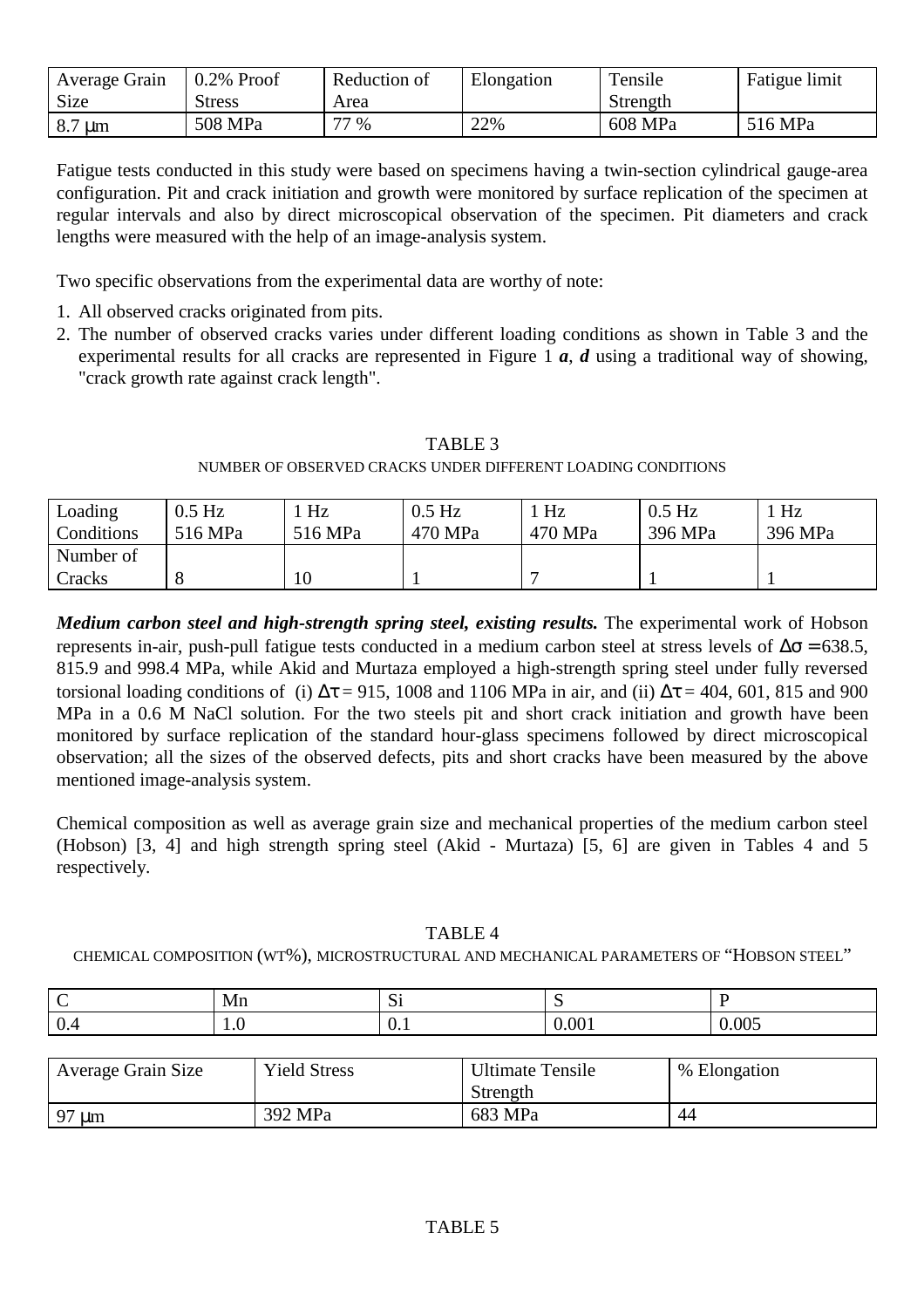#### CHEMICAL COMPOSITION (WT%), MICROSTRUCTURAL AND MECHANICAL PARAMETERS OF "AKID - MURTAZA" **STEEL**

| ∼                      | Mn                          | $\sim$<br>ΝI                       | ◡            | Ni                 |                   | Mo                | ້            |
|------------------------|-----------------------------|------------------------------------|--------------|--------------------|-------------------|-------------------|--------------|
| $-7$<br>$\sim$<br>U.56 | $\Omega$ 0.1<br><b>0.01</b> | $Q \subseteq$<br>$\lambda$<br>1.0J | $\sim$<br>V· | . .<br><u>v.ij</u> | $\Omega$<br>0.026 | $\Omega$<br>0.025 | 224<br>U.UZH |

| Average Grain Size   0.2% Proof Stress |          | <b>Ultimate Tensile</b><br>Strength | % Elongation | Hardness           |
|----------------------------------------|----------|-------------------------------------|--------------|--------------------|
| $30 \mu m$                             | 1440 MPa | 1610 MPa                            | 9.3          | 480 H <sub>v</sub> |

The data obtained by Brown-Hobson and Akid-Murtaza are shown in terms of "crack growth rate against crack length" respectively in Figures 1 *b*, *e* and 1 *c*, *f*.

# **AN ALTERNATIVE APPROACH FOR DESCRIBING METAL FATIGUE BEHAVIOUR. ANALYSIS AND DISCUSSION**

It is now well established that for short fatigue crack results we use standard graphic presentations, plotting pit or crack surface length against cycles, and pit or crack growth rate against pit size or crack length. For long fatigue crack data our presentation plots crack growth rate against crack length, or, for more practical needs, crack growth rate against stress intensity factor range. For the sake of comparison we can present in one graph the data sets of short and long fatigue crack growth, plotting crack growth rate against crack length. But we could also use the long-crack graphic presentation to carry out our comparative analysis of both short and long fatigue crack data, plotting crack growth rate against stress intensity factor range.

We could include short fatigue crack results in the graphic presentation which plots crack growth rate against stress intensity factor range, using an "effective" stress intensity factor range  $\Delta K_{\rm eff}$ . This would make comparison possible between short and long fatigue crack data, and could also achieve transferability between predictions of fatigue behaviour based on such data. Such presentations of short fatigue crack data (through ∆Keff) can be seen in Figures 1 *d*, *e* and *f*, containing the experimental results obtained during the fatigue tests conducted in the three chosen steels. However, in order to make an immediate comparison between the fatigue characteristics of different materials and to use a wider range of different-sized specimens, we may prefer to present our data in normalized parameters as follows: normalized defect growth rate,  $(da/dN)/(d a_c/dN)_{max}$ ; normalized stress intensity factor range  $\Delta K_{eff}/\Delta K_{max}$ . Then, using the specific pattern of short fatigue crack data in the presentations shown in Figures 1 *d*, *e* and *f*, we propose a normalized (non-dimensional) characterizing fatigue function  $\Delta K_{(a/N)}$  of the type

$$
\Delta K_{(a/N)} = (\Delta K_{eff}/\Delta K_F)[\ (da/dN)/(a_f/N_f)],
$$

where  $\Delta K_{\text{eff}} = \Delta \sigma (\pi a)^{1/2}$ ,  $\Delta K_F = \Delta \sigma_{FL} (\pi a_f)^{1/2}$  and  $\Delta \sigma$ ,  $\Delta \sigma_{FL}$  are respectively the applied stress range and the fatigue limit of a given material under fatigue testing. It is also proposed that the function  $\Delta K_{(a/N)}$  be included in a presentation plotting crack growth rate against normalized fatigue function  $\Delta K_{(a/N)}$ .

The new presentation plotting crack growth rate against normalized fatigue function  $\Delta K_{(a/N)}$  is shown in Figures 2 *a*, *b* and *c*. These graphs present the corrosion fatigue data of RQT-501 steel (for all stress ranges and both frequencies), the in-air fatigue data of Hobson steel (separately for each stress range), the in-air fatigue data of Akid-Murtaza steel (separately for each stress range), and the corrosion fatigue data of Akid-Murtaza steel (for all stress ranges and separately for each stress range). They reveal some common features:

- 1. The four sets of data show an almost linear positioning of the data points for the given stress range, under conditons both of in-air fatigue and of corrosion fatigue.
- 2. The curves formed by the data points at different stress ranges are almost straight lines, which in the case of in-air fatigue are clearly separated, forning wide bands. In the case of corrosion fatigue they are